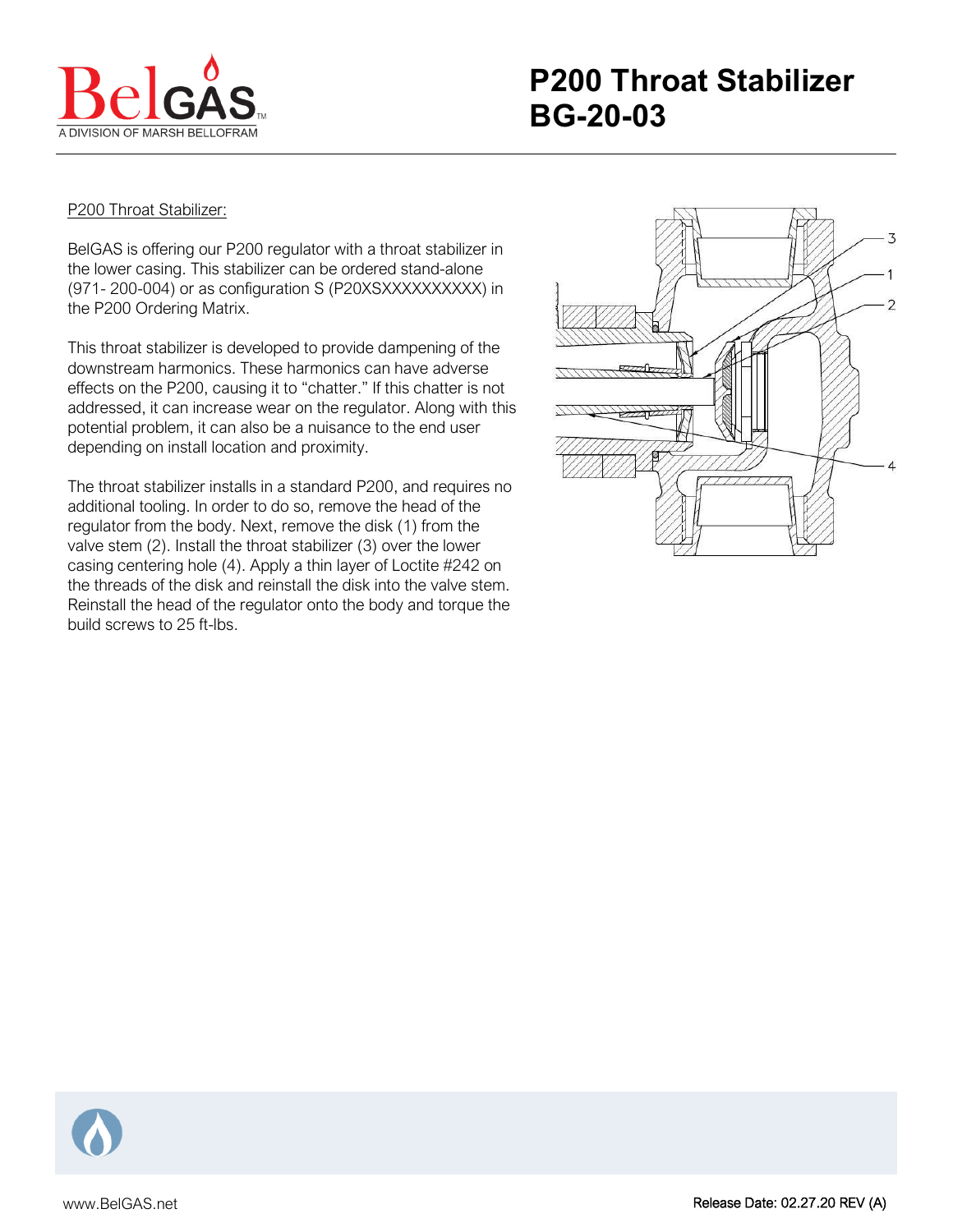

## **P200 Max Inlet Pressure BG-18-09**

To Whom It May Concern,

The max inlet pressure listed in the BelGAS P-series regulators serves two purposes. First, it allows the regulator to achieve the full span of the listed spring range, and second, it allows the unit to lockup at a point that is acceptable per ANSI B109.4.

For higher input pressure, the main change in function will be an increase in lockup pressure. For example, a unit with a <sup>3/4</sup>" orifice, set at 60 PSIG (max inlet for this orifice) will see a .5" w.c. increase in output pressure when the outlet pressure is increased to 70 PSIG.

Castings including the regulator bodies are hydrostatically tested to four times (4x) maximum rated pressure. As an example, the 200 series body (used on P200 and F200 series regulators) is rated to a maximum inlet pressure of 125 psig, so the hydrostatic test is performed at 500 psig, 125 x 4.

For any additional questions, please contact your local distributor.

Sincerely, Mark Bernardo Technical Sales Engineer BelGAS, A Division of Marsh Bellofram